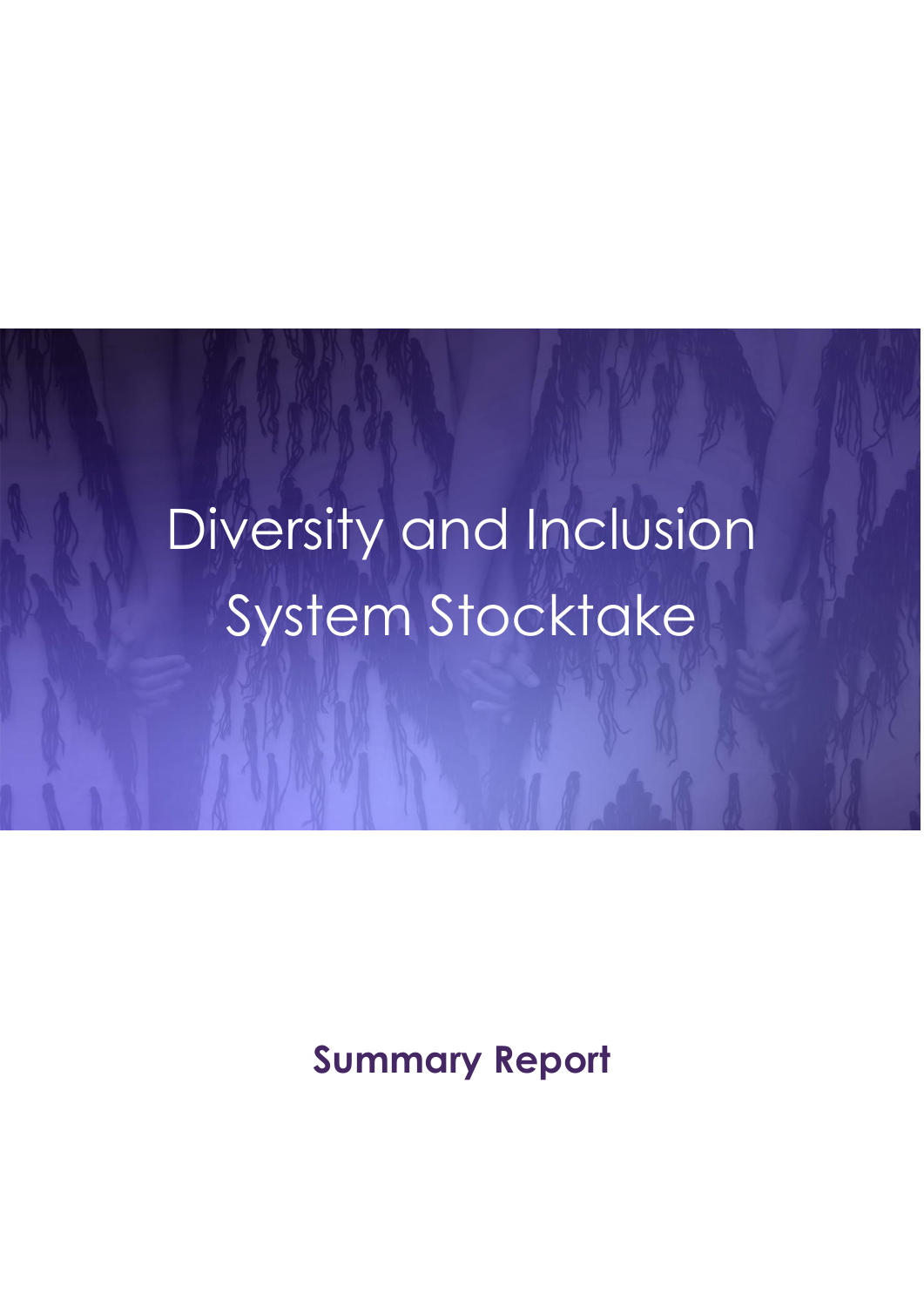This paper summarises the key points emerging from the stocktake survey of diversity and inclusion that was carried out in September 2017 to form a baseline picture. The survey consisted of 81 questions, offering either a yes/no response or free text. The list of agencies that responded to the survey is given in Appendix One. The response to the survey was broad and in depth, and this report presents some of the excellent work taking place in agencies, split into themes.

All 36 agencies have started their work in different places. Some have formalised organisational frameworks, policies and other settings. Others have focused on building their organisational culture and inclusion. This variation is to be expected. Not everything can be done at once, especially in the case of small sized agencies. Agencies need to focus on the areas that are most relevant to their people and business.

Overall, it is pleasing to see that agencies are actively putting in place infrastructure to build diverse and inclusive workplaces. This is consistent with the aspirations of the State Services Leadership Team (SSLT), which comprises the chief executives of the 36 State sector agencies that participated in the Diversity & Inclusion (D&I) System Stocktake Survey.

#### **Disclaimer**

*This report shares the findings of a survey of 36 agencies across the State sector. It is a snapshot designed as a*  learning tool to enable sharing of practice over time. This is illustrative, not exhaustive. It is acknowledged that *agencies may have progressed their D & I practices since the survey.*

*The survey reports on survey responses as provided by each agency. In some cases agencies did not respond to a question, therefore the sample size varies for some questions. This report references the questions where this has occurred.*

To know more or discuss contact SSC's Diversity and Inclusion Team at [Diversity.Inclusion@ssc.govt.nz](mailto:Diversity.Inclusion@ssc.govt.nz)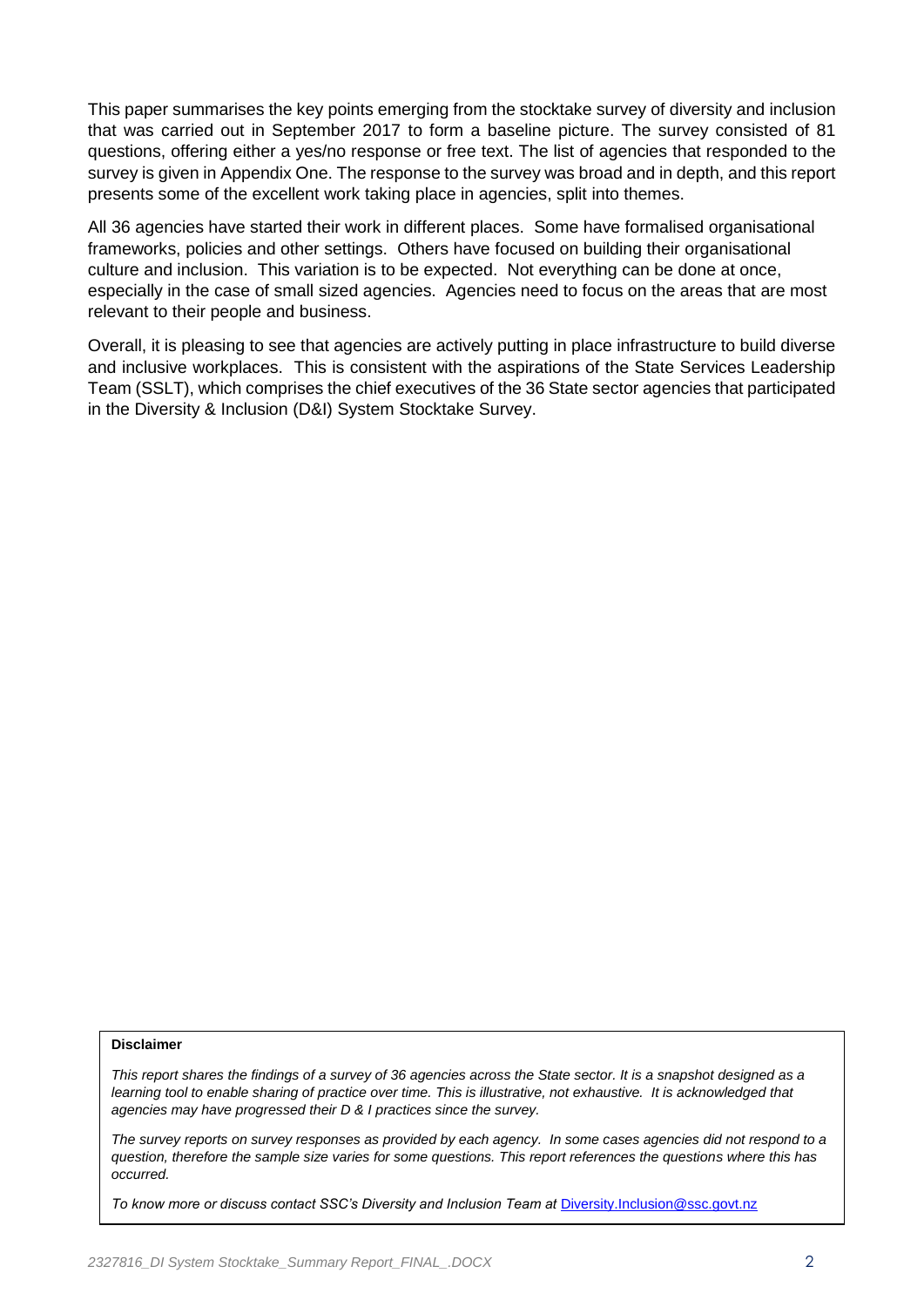## **Leadership commitment - setting the course**

All successful agencies show leadership commitment to D & I. The key is ensuring this commitment is translated into appropriate organisational settings. Agencies can have many different starting points in this process.

#### **A good focus on diversity and inclusion frameworks**

Most agencies have good policy and strategic frameworks in place to direct their D & I efforts. Senior leadership teams approve most of these policies, strategies and their related objectives, indicating ownership and governance of diversity and inclusion work.

The stocktake results also highlight the strong understanding that D & I delivers benefits for the workforce and organisational efficiency. D & I also adds value to the production of outcomes or results for citizens and New Zealand and this understanding could be deepened.

There are opportunities to broaden D & I conversations within agencies and across the system to raise employee engagement and awareness of the wider extent of benefits. Agencies could achieve this through their internal communications, potentially using their Agency Profiles.

Other ways of capturing leadership commitment are.

- **Chief Executive statement on D & I**. These are commonly published with the D & I policy on the agencies' intranet and explain the benefits of diversity and inclusion to the broader organisation. All 36 agencies have made the commitment, and this is reinforced by a formal statement in 24 agencies.
- **D & I strategy.** Most agencies have a D & I strategy. It is more common for larger agencies to have a D & I strategy although they are also present in smaller agencies. Many agency strategies are included in other strategies, commonly the People/ HR Strategy and overall business strategy.
- **Clear objectives.** Most agencies have clear objectives for the D & I strategy. The focus for these objectives is assessing and reducing the gender pay gap, reducing unconscious bias and increasing Māori representation across the workforce.
- **A development path for objectives.** Successful agencies are broadening the range of objectives they have around D & I in the next year, often as a programme of review.
- **Formal diversity and inclusion policies.** In the majority of agencies the policies are included with other policies or maybe linked to EEO policies.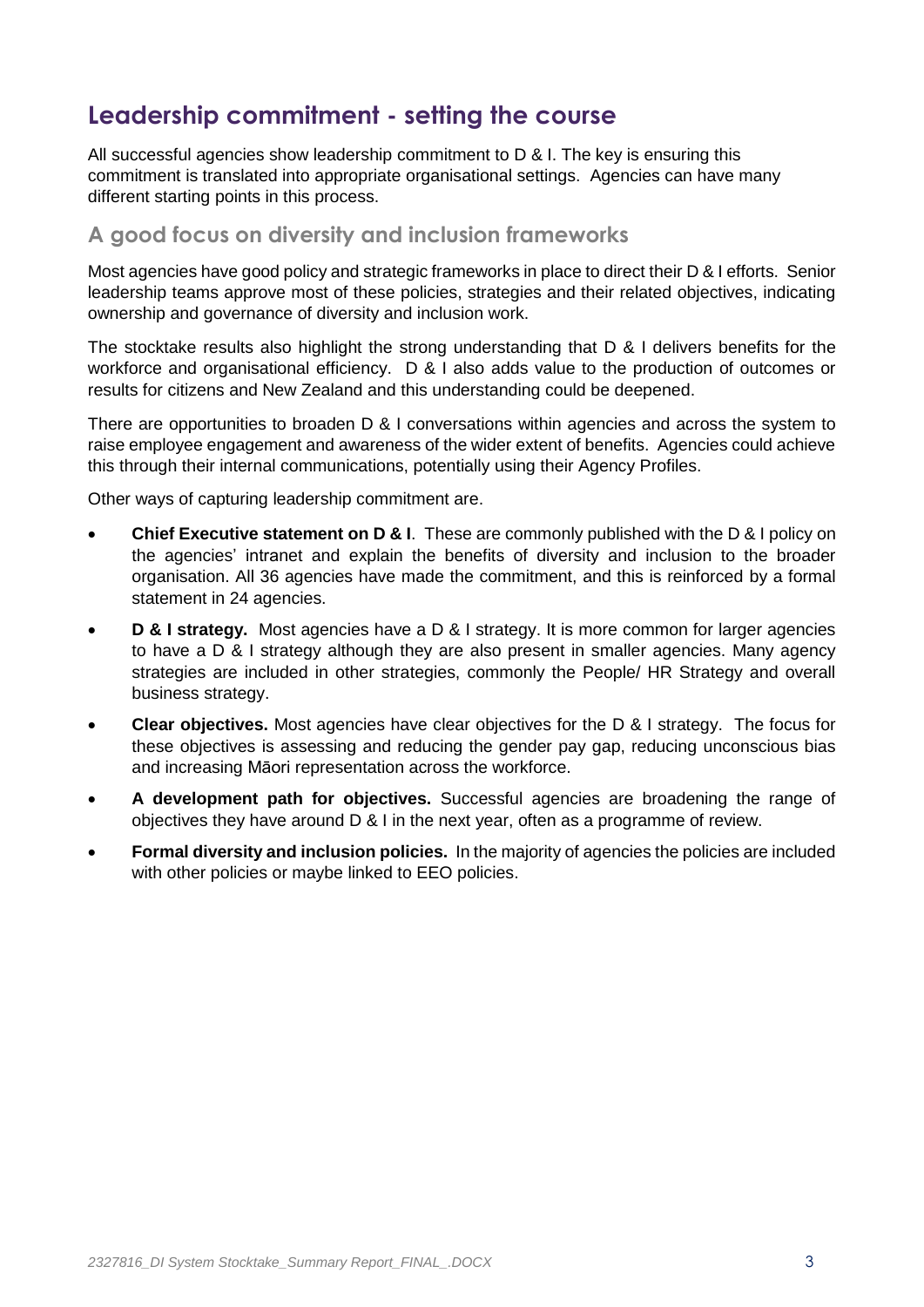## **Capacity - teaming up**

From what agencies told us, the infrastructure supporting diversity and inclusion is reasonably well developed. This provides a good platform for the delivery of initiatives to lift diversity and inclusion. Most commonly, organisational efforts are led by Chief Executives and/or their Senior Leadership Teams, reflecting SSLT's shared commitments.

More specifically, the stocktake survey found:

- **Senior leadership buy in and effective governance.** Successful agencies have responsibility for D & I held at the top with the executive leadership team most commonly responsible. Senior leaders usually oversee or support D & I governance structures or key diversity groups such as a D & I Steering Committee, a D & I Advisory Group and a Women's Advisory Governance Group.
- **Responsibility for reaching objectives.** Not all agencies are able to devote dedicated resources to D & I. This is particularly the case in smaller agencies. If dedicated resources cannot be used, the agency also needs to be clear who will be responsible for reaching established objectives.
- **Shared resourcing.** The majority of agencies utilise part time or shared resourcing for D & I. Some use human resource or organisational development staff to implement D & I programmes as part of their role.
- **Employee networks.** Using employee networks enables bottom up approaches which can support culture and change in organisations. These professional networks are sometimes described as employee resource groups or EEO designated groups, reflecting their foundation within the State Sector Act 1988.
	- The majority of agencies have a Women's Network in some form. Māori staff networks are the second most common form of network. At the time the stocktake survey was taken, there were 13 agencies with LGBTQI+ or Rainbow Staff Networks. A small number of agencies use their network groups to discuss work and bring their perspectives to policies and/or issues, which relate to their group, that the agency is working on.
	- In most agencies, the purpose of network groups is to:
		- create connection with and support for like-minded people
		- have activities that promote and educate to create understanding of that group
		- discuss, learn about and, in some cases, address issues relating to that group. This can include sharing career experiences and supporting professional development.
- **Cross-system networks** are emerging to connect agency employee groups with each other. The most established of these is the Government Women's Network (GWN). A Rainbow Network is also emerging. Employee networks are a key part of infrastructure to build diverse and inclusive workplaces and guide work to achieve system priorities.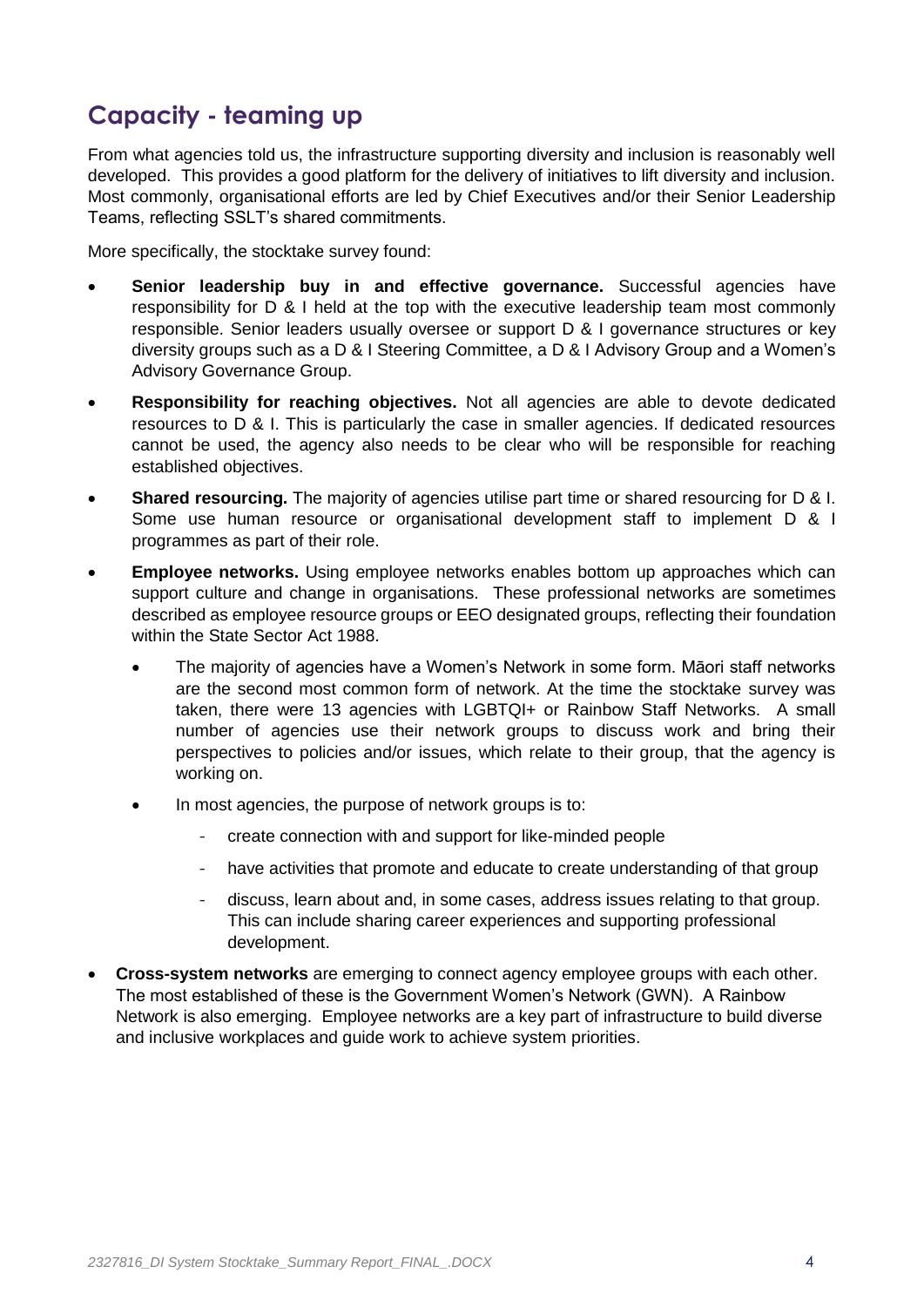## **Action – the building blocks of change**

Agencies are taking a range of actions to increase diversity and inclusion. This can be across any stage of the employment relationship, from employee attraction, recruitment and induction to professional development and career progression. This involves bringing a D & I focus to existing and new programmes and initiatives.

The range of initiatives in place reflect the different organisational contexts of agencies and the diverse communities they serve. It is pleasing to see that in agencies, there are clear priorities on gender, Māori and Pasifika consistent with chief executives shared commitments and current Government policy in addressing inequalities for these groups.

#### **Talent Management**

Good D & I practice starts before the recruitment of staff. The majority of agencies are conscious of the need to attract and recruit employees reflective of New Zealand's diverse communities. This capability brings diversity of thought to the work that agencies do.

The majority of agencies have attraction and recruitment strategies to increase their workforce diversity. This is broadly supported by the analysis of job applications and recruitment statistics that can identify issues and highlight areas of focus. The delivery of unconscious bias training also supports talent management practices to increase diversity and inclusion.

More specifically, agencies offer:

- **Capability building.** A majority of agencies provide opportunities for all staff to build their understanding and skills to better respond to diversity and create an inclusive environment. This can include informal professional development through work assignments, mentoring relationships, networks and other learning opportunities.
- **Opportunities for staff from diverse groups.** Many agencies have professional development opportunities specifically targeted towards Māori

A survey respondent noted that:

*… we frequently review our recruitment processes and tools for effectiveness from many perspectives, including from a diversity perspective. We have, for example, paid particular attention to our graduate and internship recruitment process to improve our ability to broaden our communication to potential applicants and to do so with engagement on their cultural terms. We are currently reviewing our broader recruitment policies and guidelines and looking at further opportunities to incorporate diversity and inclusion principles within them.*

employees. Some agencies observed that they do not restrict such opportunities to certain groups of staff.

- **Training.** Opportunities on offer varied between agencies, but a common focus is unconscious bias training.
- **Mentoring.** The majority of agencies have mentoring programmes. Mentoring is a common practice across all sizes of agencies.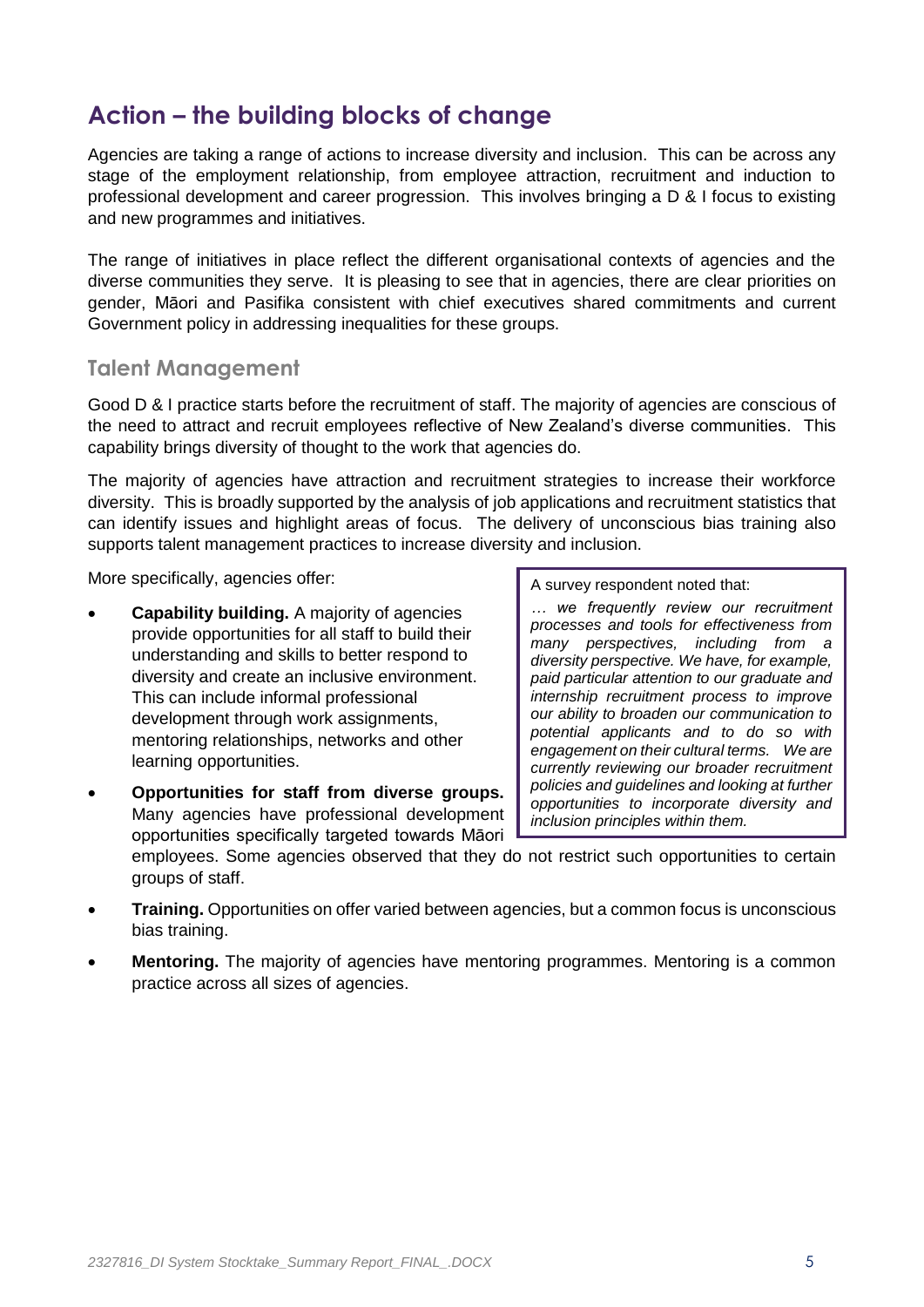## **Capability Building**

Across the system, there is a focus on building organisational capability to respond to diversity. A key focus is growing cultural competency, with the majority of agencies indicating they have cultural competency programmes in place.

There is generally an established focus on making opportunities available to all staff to build skills in

A survey respondent noted that:

*The fourth objective of our new DI Strategy is to 'Build Cultural Competency': a programme will be developed to improve the depth and breadth of cultural competency across the organisation.* 

understanding tikanga, te reo and other aspects of Te Ao Māori. This opportunity for staff to develop understanding of Treaty relationships, Māori culture, language and practices is extremely common among agencies, giving primacy to Māori as treaty partner.

What is not so clear is whether these cultural competency programmes are focused on building knowledge of all cultures, or mostly on Māori, at this time.

One of the most common Diversity and Inclusion initiatives in agencies is Employee Networks, noted earlier. Across agencies, the two most common networks are for Women and Māori employees. Networks are a key element of capability building, activity and part of communication.

#### **Pay Gaps**

Pay gaps are an indicator of workforce inequalities in the workplace.

All agencies have a strong commitment to addressing the Gender Pay Gap, with a formal process to review and address any gaps that may exist. This established focus is consistent with priority at system level to close the gender pay gap in the Public Service.

Most agencies are still to develop a formal, documented process to review and address ethnic pay gaps. This reflects that closing ethnic pay gaps is in an earlier stage of understanding and development, relative to the longer historical focus on the gender pay gap. System-level diversity and inclusion work aims to address this as a key priority.

#### **Opportunities for staff from diverse groups**

Targeting development opportunities towards diverse groups is not a strong feature across the system. Generally, opportunities are open to all employees. However, there are some agencies that do target capability building, most commonly to Māori employees, and some to Pasifika employees. These approaches may reflect a focus on Māori as tangata whenua and Treaty partner. Workforce gaps and under-representation by occupation and seniority is another area being addressed through these initiatives.

Where agencies that have an Early in Career Programme, the main focus is on ethnic diversity, with a particularly strong focus on Pasifika culture. Agencies are not yet generally tracking retention rates/career progression of diverse groups, and therefore are not targeting development opportunities towards them.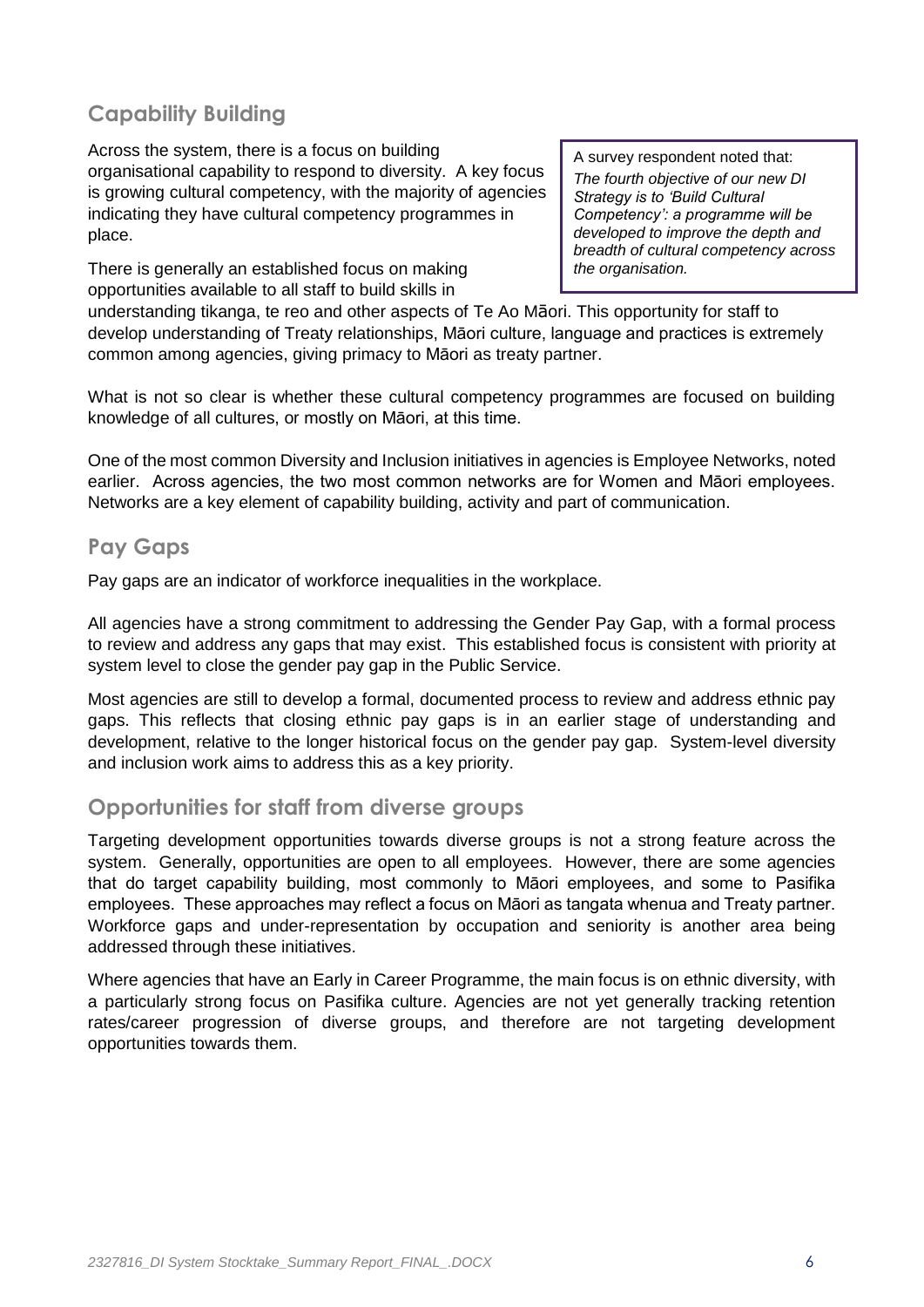### **Wider dimensions of diversity**

Other dimensions of diversity including disability and the needs of multi-generational workforces are still emerging. This includes a focus on LGBTQI+ and Rainbow across the system. The majority of agencies have not undertaken work or been involved in projects to support the inclusion of LGBTQI+ and Rainbow communities. However, there are good examples of how agencies are supporting LGBTQI+ through having Rainbow or other LGBTQI+ networks and showing support for recognition events, such as annual Pride Parades. Unconscious bias and flexible work are important areas of focus for agencies, with the majority of agencies having unconscious bias training currently available for employees. A number of agencies are in the process of launching it soon.

## **Communication – telling our story**

Communication both within and between agencies is a key building block to success in diversity and inclusion. Whilst there are pockets of excellent communication, in general internal communication can improve. This will help employees to be part of dialogue and support organisational efforts.

Notable aspects of communication are the following:

- The majority of agencies make their D & I reporting accessible to their stakeholders, both internal and external. More activity is undertaken to communicate with stakeholders, than is directed to internal communication with staff.
- Few agencies have an internal communication strategy or activity for D & I and where this exists, this is more common in larger organisations.

What are some of the key benefits to D & I? An agency told us: The other key benefit we see is that it's 'Mission Critical'. We are an agency that has significant growth through to 2020. To grow to the extent required within the timeframes provided we must ensure that we are accessing more of the talent available than we currently are. Growth also provides us with a perfect opportunity to improve diversity within our workforce more quickly than would otherwise be possible.

- D & I information and demographic data of employees are most commonly reported to the Senior Leadership Team and in the organisation's Annual Report.
- The most common communication channel supporting D & I strategies and events is through the intranet, a weekly email/message from Chief Executives, and through an internal employee magazine.
- D & I is widely celebrated across the system, with the most common events being Language Weeks.
- Many agencies have had a Senior Leader/Manager invited to talk on D & I at a public forum in the past 12 months.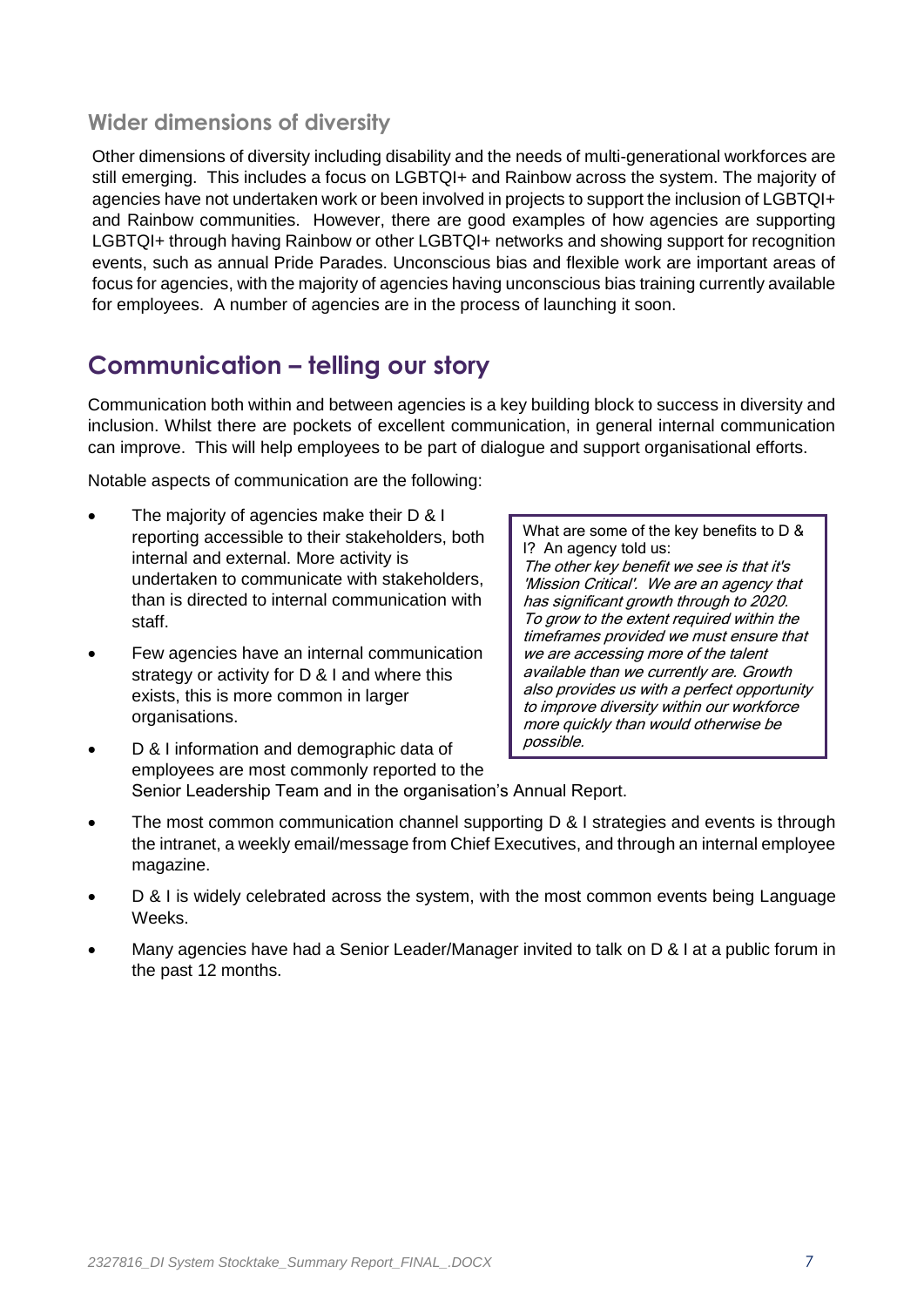## **Learning – continuous improvement**

To ensure success, agencies need ways to track progress so they can improve over time. They need to measure the right things and include review points to refine their D & I approach. This includes creating an end-to-end view throughout each stage of the employee's time in the agency, from recruitment through to departure.

Robust data collection, monitoring and analysis helps agencies to shape and adapt initiatives that will enable agencies to achieve their D & I objectives over time.

Most agencies actively analyse job application and recruitment information. However, most are not yet generally tracking retention rates/career progression of diverse groups, and therefore are not targeting development opportunities towards them.

There is significant potential for agencies to use the data they already collect to assist them to implement and refine their D & I strategies, plans and initiatives. More specifically, successful agencies review recruitment processes for effectiveness from a D & I perspective. The frequency of this review currently varies greatly, from three yearly to 'constantly'.

Increasing data quality and coverage through standardisation is a system priority with developments expected in this area over the coming year.

## **Next steps**

The Stocktake is an information base from which agencies will set their direction individually and collectively decide their next actions to lift diversity and inclusion. The next steps for agencies will be:

- All agencies will confirm the top priorities for their people and workplaces.
- Agencies with less formalised organisational processes will continue to consolidate their baseline.
- Some agencies are positioned to be system leaders and will share their good practices and tools.
- All CEs together will decide priorities for the system that will enable rapid progress, especially in areas that are of low or emergent activity.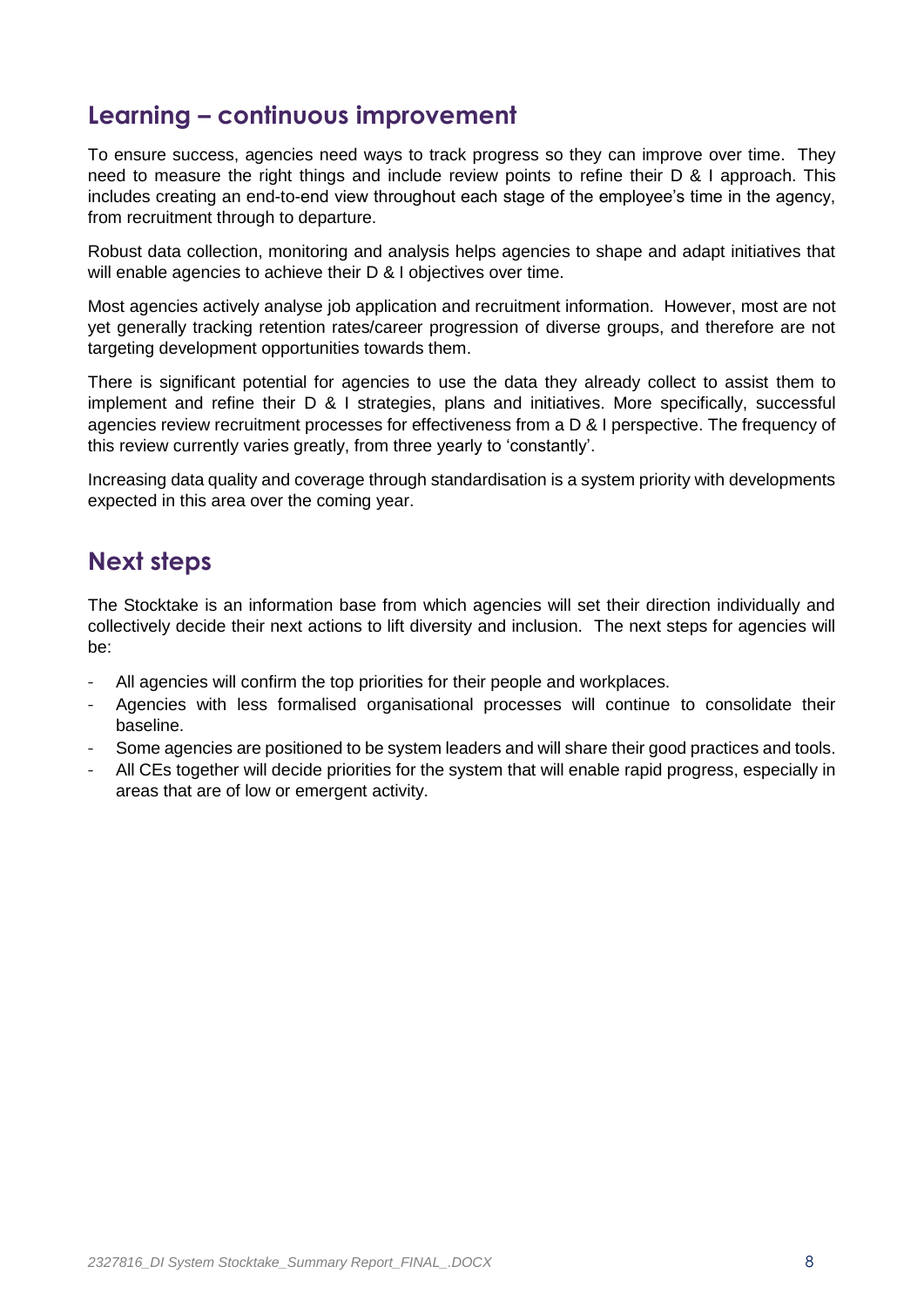## **Concluding comments**

The stocktake survey has highlighted a large range of areas of good practice, along with a number of opportunities for improvement. The survey has shown that whilst many large organisations have formal strategies and policies in place, this is not always the case with small agencies – nor should it necessarily be due to their size.

The findings of the stocktake survey provide a useful baseline for agencies to improve, and also a useful baseline for the system as a whole.

This baseline shows all agencies have started their work in different places. This variation is expected as not everything can be done at once. Agencies are focusing on the areas that are most relevant to their people, business and organisation size. In this way all agencies are together building State Services that reflect, understand and value the diversity of the communities we serve. This equips us to deliver services, results and inclusion that will make a difference for all New Zealanders.